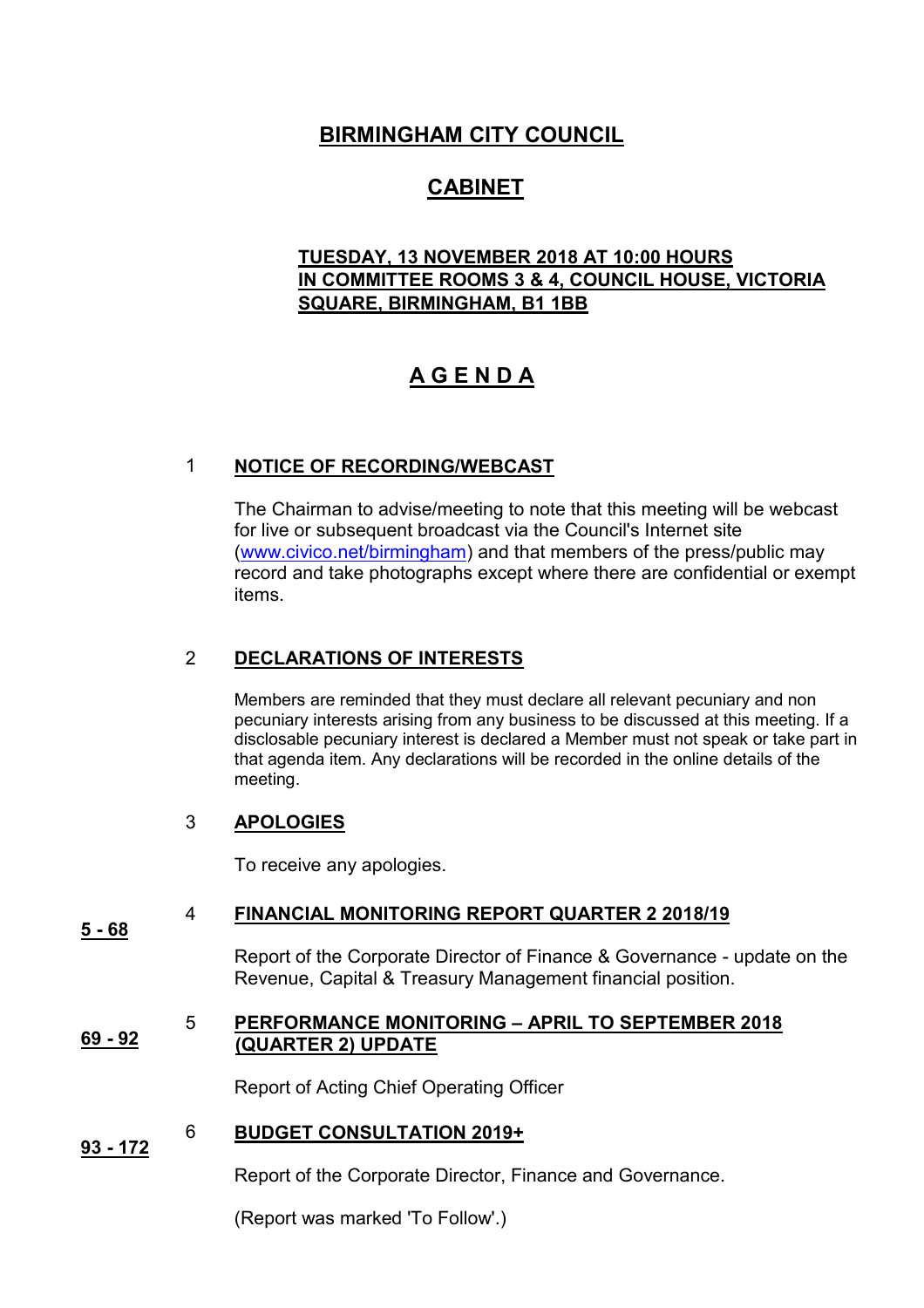| <u> 173 - 268</u> | $\overline{7}$ | <b>COMMUNITY COHESION STRATEGY WHITE PAPER</b>                                                                                                    |
|-------------------|----------------|---------------------------------------------------------------------------------------------------------------------------------------------------|
|                   |                | Report of the Assistant Chief Executive                                                                                                           |
| 269 - 366         | 8              | PROPERTY STRATEGY 2018/19 - 2023/4 INCLUDING FIRST PHASE<br><b>PROJECTS</b>                                                                       |
|                   |                | Report of Strategic Director of Economy                                                                                                           |
| <u>367 - 404</u>  | 9              | <b>NEC MASTERPLAN</b>                                                                                                                             |
|                   |                | Report of Corporate Director, Economy                                                                                                             |
| 405 - 448         | 10             | PUBLIC CONSULTATION ON DRAFT BIRMINGHAM URBAN CENTRES<br><b>FRAMEWORK FOR INCLUSIVE GROWTH</b>                                                    |
|                   |                | Report of Corporate Director, Economy                                                                                                             |
| 449 - 478         | 11             | ESF GBSLEP SKILLS FUND - FULL BUSINESS CASE                                                                                                       |
|                   |                | Report of Corporate Director, Economy                                                                                                             |
| 479 - 508         | 12             | <b>BUSINESS GROWTH PROGRAMME 2 - FULL BUSINESS CASE</b>                                                                                           |
|                   |                | Report of Corporate Director, Economy                                                                                                             |
| 509 - 546         | 13             | PURE: PLACING VULNERABLE ADULT RESIDENTS INTO<br><b>EMPLOYMENT AND TRAINING</b>                                                                   |
|                   |                | Report of Corporate Director for Adult Social Care & Health                                                                                       |
| 547 - 578         | 14             | <b>SAFETY WORKS TO PARKS POOLS AND FLOOD ALLEVIATION</b><br><b>WORKS - FULL BUSINESS CASE</b>                                                     |
|                   |                | Report of Corporate Director - Place                                                                                                              |
| 579 - 590         | 15             | <b>PLANNED PROCUREMENT ACTIVITIES (JANUARY 2019 - MARCH</b><br>2019) AND QUARTERLY AWARD SCHEDULE (JULY 2018 -<br><b>SEPTEMBER 2018) - PUBLIC</b> |
|                   |                | Report of Director of Commissioning and Procurement                                                                                               |
| 591 - 596         | 16             | <b>APPOINTMENTS TO OUTSIDE BODIES</b>                                                                                                             |

Report of the City Solicitor.